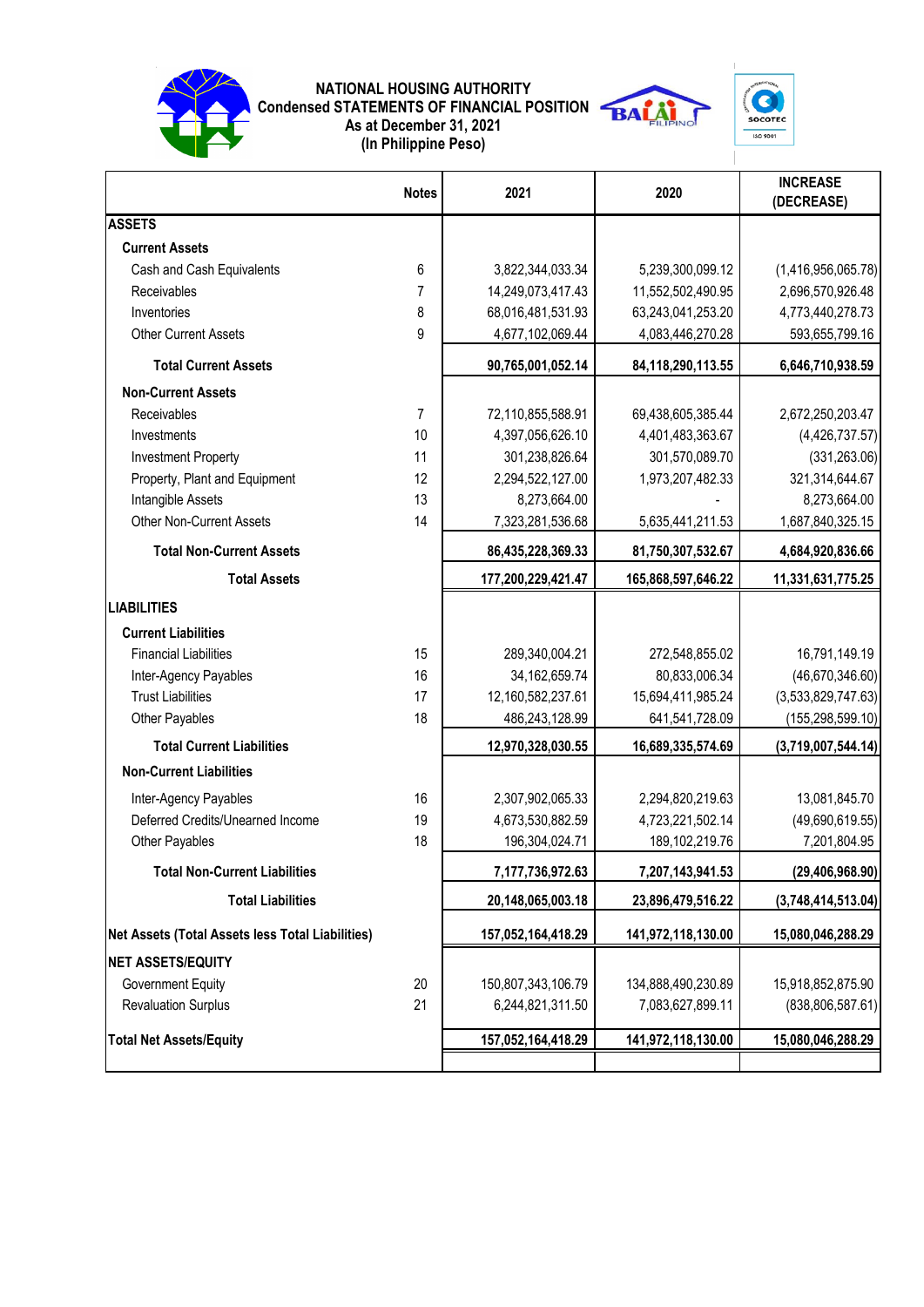

## **NATIONAL HOUSING AUTHORITY Condensed STATEMENTS OF FINANCIAL PERFORMANCE For the Period Ended December 31, 2021 and 2020**







| <b>PARTICULARS</b>                                             | <b>Notes</b> | 2021                  | 2020               | <b>INCREASE</b><br>(DECREASE) |
|----------------------------------------------------------------|--------------|-----------------------|--------------------|-------------------------------|
| Revenue                                                        | 23           |                       |                    |                               |
| <b>Business Income</b>                                         |              | 2,200,455,585.28      | 1,993,440,017.31   | 207,015,567.97                |
| Service Income                                                 |              | 46,079,569.15         | 28,692,177.42      | 17,387,391.73                 |
| Shares, Grants and Donations                                   |              | 16,211,309.51         |                    | 16,211,309.51                 |
| <b>TOTAL REVENUE</b>                                           |              | 2,262,746,463.94      | 2,022,132,194.73   | 240,614,269.21                |
| <b>Less: Current Operating Expenses</b>                        |              |                       |                    |                               |
| <b>Personnel Services</b>                                      | 24           |                       |                    |                               |
| Salaries and Wages                                             |              | 799,264,697.37        | 717,531,752.04     | 81,732,945.33                 |
| Other Compensation                                             |              | 292,073,202.40        | 311,329,682.28     | (19, 256, 479.88)             |
| <b>Personnel Benefit Contributions</b>                         |              | 110,636,100.70        | 97,540,592.93      | 13,095,507.77                 |
| <b>Other Personnel Benefits</b>                                |              | 113,552,278.19        | 78,586,492.34      | 34,965,785.85                 |
| <b>Total Personnel Services</b>                                |              | 1,315,526,278.66      | 1,204,988,519.59   | 110,537,759.07                |
|                                                                |              |                       |                    |                               |
| <b>Maintenance &amp; Other Operating Expenses</b>              | 25           |                       |                    |                               |
| <b>Travelling Expenses</b>                                     |              | 13,507,229.08         | 18,830,878.73      | (5,323,649.65)                |
| Training & Scholarship Expenses                                |              | 1,058,773.44          | 2,652,434.07       | (1,593,660.63)                |
| Supplies & Materials Expenses                                  |              | 70,764,513.20         | 45,179,593.87      | 25,584,919.33                 |
| <b>Utility Expenses</b>                                        |              | 41,477,959.41         | 34,638,413.63      | 6,839,545.78                  |
| <b>Communication Expenses</b>                                  |              | 11,612,721.26         | 10,757,062.40      | 855,658.86                    |
| Survey, Research, Exploration & Dev't Expenses                 |              | 1,823,210.34          | 491,860.00         | 1,331,350.34                  |
| Demolition/Relocation and Desilting/Drilling/Dredging Expenses |              |                       | 149,245.50         | (149, 245.50)                 |
| Confidential, Intelligence & Extraordinary Expenses            |              | 108,032.76            | 64,420.00          | 43,612.76                     |
| <b>Professional Services</b>                                   |              | 421,255,238.06        | 326,213,025.20     | 95,042,212.86                 |
| <b>General Services</b>                                        |              | 84,179,319.88         | 116,077,968.83     | (31,898,648.95)               |
| Repairs & Maintenance                                          |              | 41,619,692.43         | 23,410,328.01      | 18,209,364.42                 |
| Taxes, Insurance Premiums and Other Fees                       |              | 16,759,330.57         | 27,656,812.67      | (10, 897, 482.10)             |
| Other Maintenance & Operating Expenses                         |              | 110,199,224.88        | 79,077,385.16      | 31,121,839.72                 |
| <b>Total Maintenance &amp; Other Operating Expenses</b>        |              | 814, 365, 245. 31     | 685,199,428.07     | 129, 165, 817. 24             |
| <b>Financial Assistance</b>                                    | 26           | 7,656,862.69          | 5,994,000.00       | 1,662,862.69                  |
| <b>Financial Expenses</b>                                      | 27           | 610,001.28            | 116,888.95         | 493,112.33                    |
| <b>Non-Cash Expenses</b>                                       | 28           |                       |                    |                               |
| Depreciation                                                   |              | 39,857,916.08         | 44,750,338.86      | (4,892,422.78)                |
| <b>Impairment Loss</b>                                         |              | 83,187,820.60         | 70,881,942.96      | 12,305,877.64                 |
| <b>Total Non-Cash Expenses</b>                                 |              | 123,045,736.68        | 115,632,281.82     | 7,413,454.86                  |
|                                                                |              |                       |                    |                               |
| <b>CURRENT OPERATING EXPENSES</b>                              |              | 2,261,204,124.62      | 2,011,931,118.43   | 249,273,006.19                |
| <b>SURPLUS FROM OPERATIONS</b>                                 |              | 1,542,339.32          | 10,201,076.30      | (8,658,736.98)                |
| Other Non-Operating Income                                     | 29           | 24,482,110.85         | 34,876,871.70      | (10, 394, 760.85)             |
| Loss on Sale of Assets                                         | 29           | (338, 466.09)         | (110, 510.70)      | 227,955.39                    |
| <b>Discounts and Rebates</b>                                   | 29           | (14, 284, 700.41)     | (14, 945, 176.28)  | (660, 475.87)                 |
| <b>SURPLUS BEFORE SUBSIDY</b>                                  |              | 11,401,283.67         | 30,022,261.02      | (18,620,977.35)               |
| <b>Add(Deduct) Subsidy Income</b>                              |              |                       |                    |                               |
| Subsidy from National Government                               | 30           | 25,712,095,807.00     | 18,140,572,996.00  | 7,571,522,811.00              |
| Assistance/Subsidies/Contribution-Others                       | 26           | (10,570,031,746.98)   | (4,888,800,386.98) | 5,681,231,360.00              |
| <b>Net Subsidy</b>                                             |              | 15,142,064,060.02     | 13,251,772,609.02  | 1,890,291,451.00              |
| <b>SURPLUS AFTER SUBSIDY</b>                                   |              | 15, 153, 465, 343. 69 | 13,281,794,870.04  | 1,871,670,473.65              |
|                                                                |              |                       |                    |                               |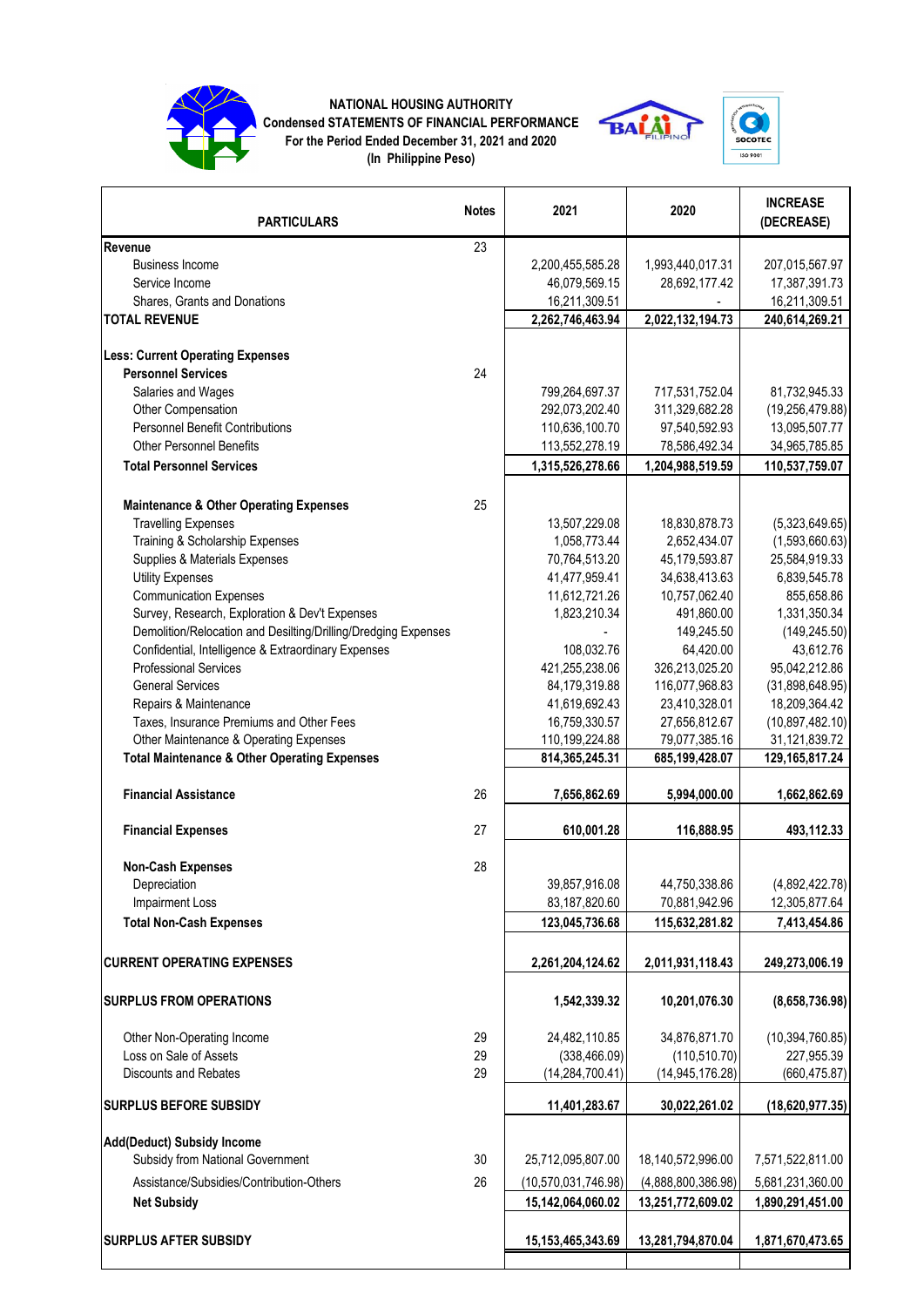

## **STATEMENT OF CHANGES IN NET ASSETS/EQUITY For the Years Ended December 31, 2021 and 2020 (In Philippine Peso)**



|                                                     | <b>Accumulated</b><br>Surplus (Note 20) | Government<br>Equity (Note 20) | <b>Contributed Capital</b><br>(Note 20) | <b>Revaluation</b><br>Surplus (Note 21) | <b>Total</b>          |
|-----------------------------------------------------|-----------------------------------------|--------------------------------|-----------------------------------------|-----------------------------------------|-----------------------|
| BALANCE, JANUARY 1, 2021                            | 128,500,696,507.58                      | 2,893,406,770.09               | 3,494,386,953.22                        | 7,083,627,899.11                        | 141,972,118,130.00    |
| Changes in Net Assets/Equity for CY 2021            |                                         |                                |                                         |                                         |                       |
| Add/(Deduct):                                       |                                         |                                |                                         |                                         |                       |
| Surplus/(Deficit) for the period                    | 15,153,465,343.69                       |                                |                                         |                                         | 15, 153, 465, 343. 69 |
| Dividends for the year                              | (5,700,641.84)                          |                                |                                         |                                         | (5,700,641.84)        |
| Adjustments:                                        |                                         |                                |                                         |                                         |                       |
| Accrued rental & amortization receivables           | 332,142,168.42                          |                                |                                         |                                         | 332,142,168.42        |
| Impairment loss on loans and installment rec'bles   | (223, 206, 593.79)                      |                                |                                         |                                         | (223, 206, 593.79)    |
| Gain on sale of Investment Property-NKTI            | 2,289,124,691.55                        |                                |                                         |                                         | 2,289,124,691.55      |
| Adjustment on revaluation surplus - NKTI            | (1,229,694,103.94)                      |                                |                                         |                                         | (1,229,694,103.94)    |
| Adjustment on sales revenue - NKTI                  | (220, 624, 000.00)                      |                                |                                         |                                         | (220, 624, 000.00)    |
| Adjustments of prior years' Income                  | (123, 746, 975.99)                      |                                |                                         |                                         | (123, 746, 975.99)    |
| Adjustments of prior years' PS and MOOE             | (52,907,012.20)                         |                                |                                         |                                         | (52,907,012.20)       |
| Adj. on Appraisal surplus of lot sold to NKTI       |                                         |                                |                                         | (838, 806, 587.61)                      | (838, 806, 587.61)    |
| BALANCE, DECEMBER 31, 2021                          | 144,419,549,383.48                      | 2,893,406,770.09               | 3,494,386,953.22                        | 6,244,821,311.50                        | 157,052,164,418.29    |
| BALANCE, JANUARY 1, 2020                            | 113,798,796,806.76                      | 2,893,406,770.09               | 3,494,306,717.76                        | 6,807,712,954.89                        | 126,994,223,249.50    |
| Changes in Net Assets/Equity for CY 2020            |                                         |                                |                                         |                                         |                       |
| Add/(Deduct):                                       |                                         |                                |                                         |                                         |                       |
| Surplus/(Deficit) for the period                    | 13,281,794,870.04                       |                                |                                         |                                         | 13,281,794,870.04     |
| Dividends paid for the year                         | (15,011,130.51)                         |                                |                                         |                                         | (15,011,130.51)       |
| Adjustment:                                         |                                         |                                |                                         |                                         |                       |
| Accrued rental & interest receivables               | 1,316,257,388.52                        |                                |                                         |                                         | 1,316,257,388.52      |
| Restructuring of matured accounts                   | 3,679,955.37                            |                                |                                         |                                         | 3,679,955.37          |
| Impairment loss on loans and installment rec'bles   | 43,172,316.37                           |                                |                                         |                                         | 43, 172, 316. 37      |
| Collection of interest expenses                     | 21,580,810.03                           |                                |                                         |                                         | 21,580,810.03         |
| Adjustments of prior years' PS and MOOE             | 15,307,218.00                           |                                |                                         |                                         | 15,307,218.00         |
| Adjustment on accu dep'on on Investment Prope       | 35,118,273.00                           |                                |                                         |                                         | 35,118,273.00         |
| Appraisal surplus of Manggahan Floodway Residential |                                         |                                | 80,235.46                               |                                         | 80,235.46             |
| Appraisal surplus of lot sold to NKTI               |                                         |                                |                                         | 275,914,944.22                          | 275,914,944.22        |
| BALANCE, DECEMBER 31, 2020                          | 128,500,696,507.58                      | 2,893,406,770.09               | 3,494,386,953.22                        | 7,083,627,899.11                        | 141,972,118,130.00    |